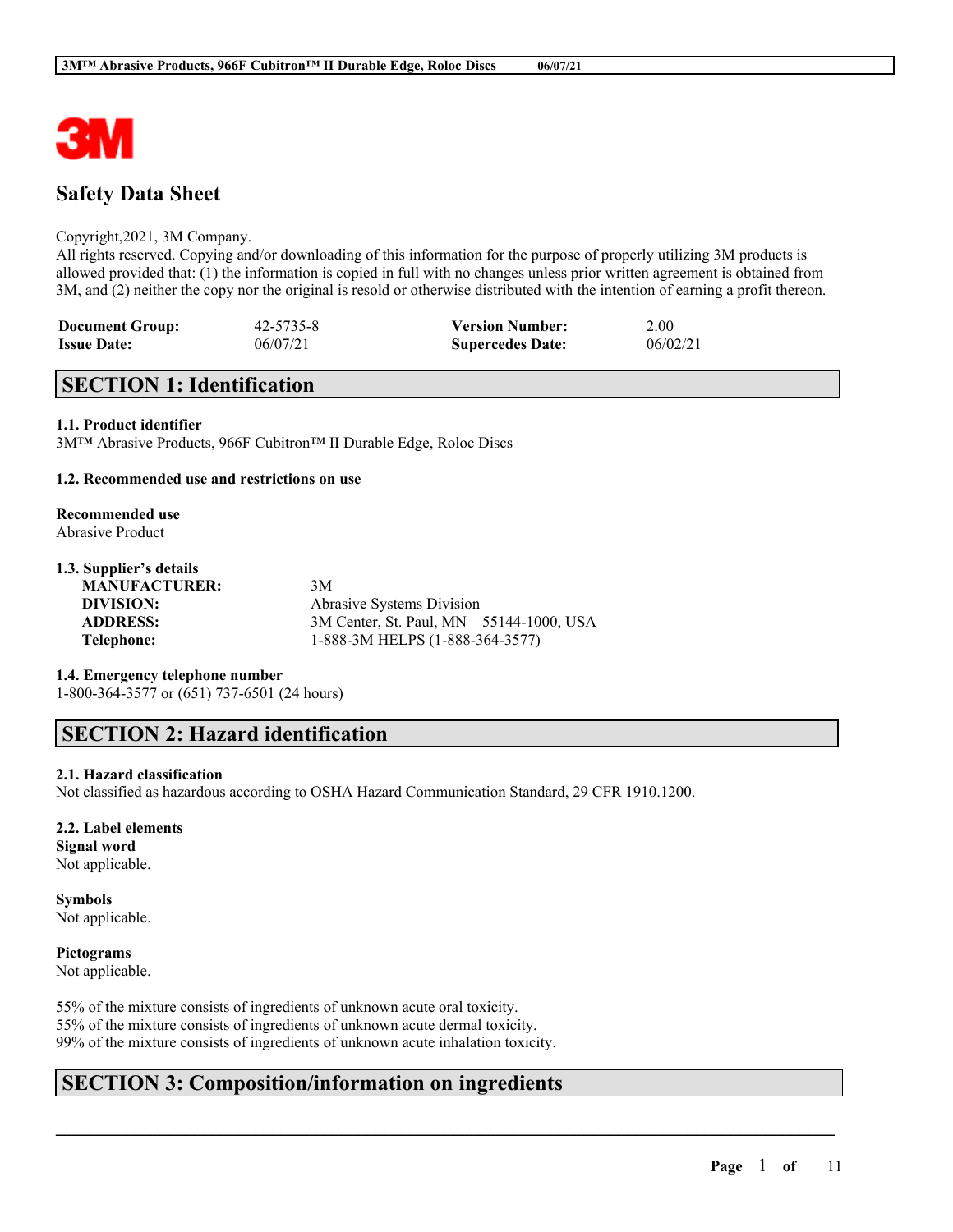| Ingredient                                      | <b>C.A.S. No.</b> | $%$ by Wt      |
|-------------------------------------------------|-------------------|----------------|
| <b>Cured Resin</b>                              | Mixture           | $11 - 60$      |
| Ceramic Aluminum Oxide / Aluminum Oxide Mineral | 1344-28-1         | $10 - 55$      |
| Blend (non-fibrous)                             |                   |                |
| Cloth Backing                                   | Mixture           | - 40<br>$10 -$ |
| Inorganic Fluoride                              | 15096-52-3        | < 20           |
| Filler                                          | 13983-17-0        | -15<br>$1 -$   |
| Filler                                          | 1317-65-3         | 10<br>$1 -$    |
| Inorganic Fluoride                              | 13775-53-6        | $\leq 5$       |
| <b>Attachment Button</b>                        | Mixture           | $1 - 5$        |
| Inorganic Fluoride                              | 7789-75-5         | $\leq$ 2       |
| Titanium Dioxide                                | 13463-67-7        | < 1            |
| Filler                                          | 14807-96-6        | ${}_{0.5}$     |
| Quartz Silica                                   | 14808-60-7        | ${}_{0.5}$     |

## **SECTION 4: First aid measures**

#### **4.1. Description of first aid measures**

#### **Inhalation:**

Remove person to fresh air. If you feel unwell, get medical attention.

#### **Skin Contact:**

Wash with soap and water. If signs/symptoms develop, get medical attention.

#### **Eye Contact:**

Flush with large amounts of water. Remove contact lenses if easy to do. Continue rinsing. If signs/symptoms persist, get medical attention.

#### **If Swallowed:**

No need for first aid is anticipated.

#### **4.2. Most important symptoms and effects, both acute and delayed**

No critical symptoms or effects. See Section 11.1, information on toxicological effects.

#### **4.3. Indication of any immediate medical attention and special treatment required**

Not applicable

# **SECTION 5: Fire-fighting measures**

#### **5.1. Suitable extinguishing media**

In case of fire: Use a fire fighting agent suitable for ordinary combustible material such as water or foam to extinguish.

### **5.2. Special hazards arising from the substance or mixture**

None inherent in this product.

#### **Hazardous Decomposition or By-Products**

| <b>Substance</b> |
|------------------|
| Carbon monoxide  |
| Carbon dioxide   |

**Substance Condition** e During Combustion During Combustion

## **5.3. Special protective actions for fire-fighters**

Wear full protective clothing, including helmet, self-contained, positive pressure or pressure demand breathing apparatus, bunker coat and pants, bands around arms, waist and legs, face mask, and protective covering for exposed areas of the head.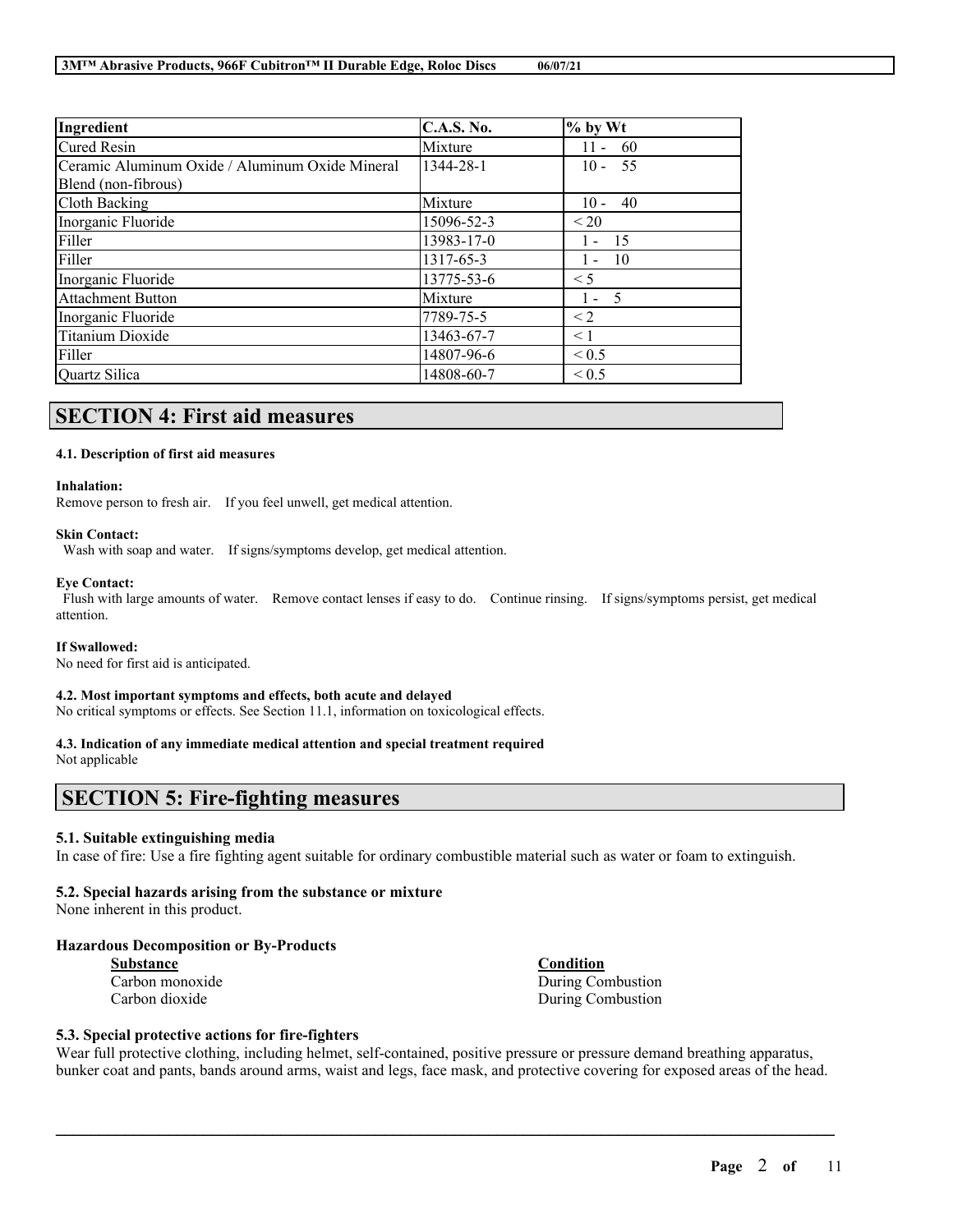# **SECTION 6: Accidental release measures**

## **6.1. Personal precautions, protective equipment and emergency procedures**

Refer to other sections of this SDS for information regarding physical and health hazards, respiratory protection, ventilation, and personal protective equipment.

## **6.2. Environmental precautions**

Avoid release to the environment.

# **6.3. Methods and material for containment and cleaning up**

Not applicable.

# **SECTION 7: Handling and storage**

## **7.1. Precautions for safe handling**

Avoid breathing of dust created by sanding, grinding or machining. Damaged product can break apart during use and cause serious injury to face or eyes. Check product for damage such as cracks or nicks prior to use. Replace if damaged. Always wear eye and face protection when working at sanding or grinding operations or when near such operations. Avoid release to the environment. Combustible dust may form by action of this product on another material (substrate). Dust generated from the substrate during use of this product may be explosive if in sufficient concentration with an ignition source. Dust deposits should not be allowed to accumulate on surfaces because of the potential for secondary explosions.

## **7.2. Conditions for safe storage including any incompatibilities**

No special storage requirements.

# **SECTION 8: Exposure controls/personal protection**

## **8.1. Control parameters**

### **Occupational exposure limits**

If a component is disclosed in section 3 but does not appear in the table below, an occupational exposure limit is not available for the component.

| Ingredient                                                                | <b>C.A.S. No.</b> | Agency       | Limit type                                                                     | <b>Additional Comments</b>        |
|---------------------------------------------------------------------------|-------------------|--------------|--------------------------------------------------------------------------------|-----------------------------------|
| Filler                                                                    | 1317-65-3         | <b>OSHA</b>  | TWA(as total dust):15<br>mg/m3;TWA(respirable<br>fraction): $5 \text{ mg/m}$ 3 |                                   |
| Ceramic Aluminum Oxide /<br>Aluminum Oxide Mineral Blend<br>(non-fibrous) | 1344-28-1         | <b>OSHA</b>  | TWA(as total dust):15<br>mg/m3;TWA(respirable<br>fraction): $5 \text{ mg/m}$ 3 |                                   |
| <b>Titanium Dioxide</b>                                                   | 13463-67-7        | <b>ACGIH</b> | $TWA:10$ mg/m $3$                                                              | A4: Not class. as human<br>carcin |
| <b>Titanium Dioxide</b>                                                   | 13463-67-7        | <b>OSHA</b>  | TWA(as total dust):15 mg/m3                                                    |                                   |
| <b>FLUORIDES</b>                                                          | 13775-53-6        | <b>ACGIH</b> | TWA(as F):2.5 mg/m3                                                            | A4: Not class, as human<br>carcin |
| <b>FLUORIDES</b>                                                          | 13775-53-6        | <b>OSHA</b>  | TWA $(as F):2.5$<br>$mg/m3$ ; TWA(as dust): 2.5<br>mg/m3                       |                                   |
| Filler                                                                    | 13983-17-0        | <b>ACGIH</b> | TWA(inhalable fraction):1<br>mg/m3                                             | A4: Not class. as human<br>carcin |
| Filler                                                                    | 14807-96-6        | <b>ACGIH</b> | TWA(respirable fraction):2<br>mg/m3                                            | A4: Not class. as human<br>carcin |
| Filler                                                                    | 14807-96-6        | <b>OSHA</b>  | <b>TWA</b><br>concentration(respirable):0.1                                    |                                   |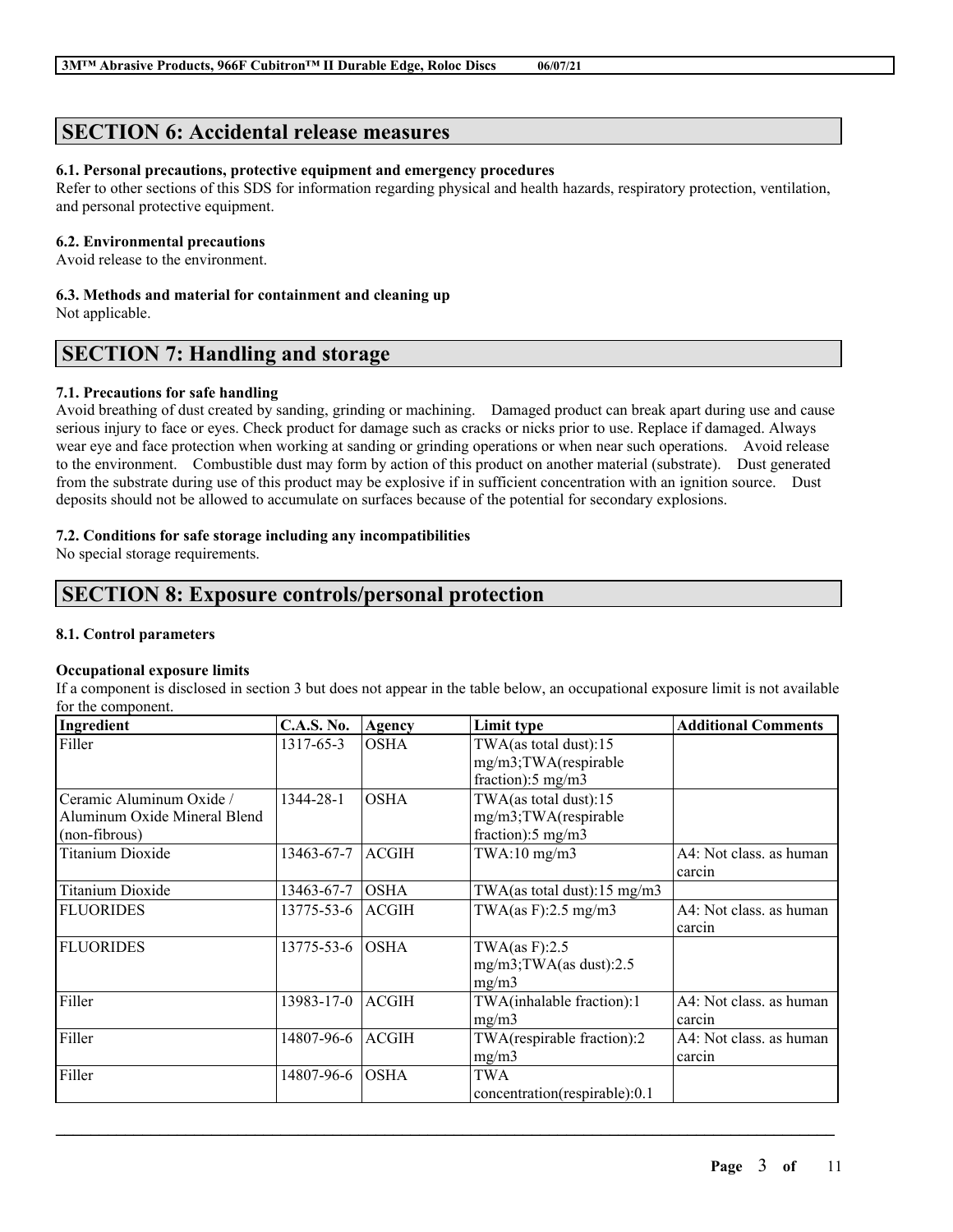|                  |            |              | $mg/m3(2.4$ millions of       |                         |
|------------------|------------|--------------|-------------------------------|-------------------------|
|                  |            |              | particles/cu. ft.); TWA:20    |                         |
|                  |            |              | millions of particles/cu. ft. |                         |
| Quartz Silica    | 14808-60-7 | <b>ACGIH</b> | TWA(respirable                | A2: Suspected human     |
|                  |            |              | fraction): $0.025$ mg/m3      | carcin.                 |
| Quartz Silica    | 14808-60-7 | <b>OSHA</b>  | TWA Table Z-                  |                         |
|                  |            |              | $1$ (respirable): $0.05$      |                         |
|                  |            |              | mg/m3;TWA Table Z-            |                         |
|                  |            |              | 3(respirable):0.1 mg/m3;TWA   |                         |
|                  |            |              | concentration(respirable):0.1 |                         |
|                  |            |              | $mg/m3(2.4$ millions of       |                         |
|                  |            |              | particles/cu. ft.)            |                         |
| <b>FLUORIDES</b> | 15096-52-3 | <b>ACGIH</b> | TWA $(as F): 2.5 mg/m3$       | A4: Not class. as human |
|                  |            |              |                               | carcin                  |
| <b>FLUORIDES</b> | 15096-52-3 | <b>OSHA</b>  | TWA $(as F):2.5$              |                         |
|                  |            |              | $mg/m3$ ; TWA(as dust): 2.5   |                         |
|                  |            |              | mg/m3                         |                         |
| <b>FLUORIDES</b> | 7789-75-5  | <b>ACGIH</b> | TWA(as F):2.5 mg/m3           | A4: Not class, as human |
|                  |            |              |                               | carcin                  |
| <b>FLUORIDES</b> | 7789-75-5  | <b>OSHA</b>  | TWA $(as F):2.5$              |                         |
|                  |            |              | $mg/m3$ ; TWA(as dust): 2.5   |                         |
|                  |            |              | mg/m3                         |                         |

ACGIH : American Conference of Governmental Industrial Hygienists

AIHA : American Industrial Hygiene Association

CMRG : Chemical Manufacturer's Recommended Guidelines

OSHA : United States Department of Labor - Occupational Safety and Health Administration

TWA: Time-Weighted-Average

STEL: Short Term Exposure Limit

CEIL: Ceiling

### **8.2. Exposure controls**

### **8.2.1. Engineering controls**

Provide appropriate local exhaust ventilation for sanding, grinding or machining. Use general dilution ventilation and/or local exhaust ventilation to control airborne exposures to below relevant Exposure Limits and/or control dust/fume/gas/mist/vapors/spray. If ventilation is not adequate, use respiratory protection equipment. Provide local exhaust at process emission sources to control exposure near the source and to prevent the escape of dust into the work area. Ensure that dust-handling systems (such as exhaust ducts, dust collectors, vessels, and processing equipment) are designed in a manner to prevent the escape of dust into the work area (i.e., there is no leakage from the equipment).

## **8.2.2. Personal protective equipment (PPE)**

### **Eye/face protection**

To minimize the risk of injury to face and eyes, always wear eye and face protection when working at sanding or grinding operations or when near such operations. Select and use eye/face protection to prevent contact based on the results of an exposure assessment. The following eye/face protection(s) are recommended: Safety Glasses with side shields

## **Skin/hand protection**

Wear appropriate gloves to minimize risk of injury to skin from contact with dust or physical abrasion from grinding or sanding.

### **Respiratory protection**

Assess exposure concentrations of all materials involved in the work process. Consider material being abraded when determining the appropriate respiratory protection. Select and use appropriate respirators to prevent inhalation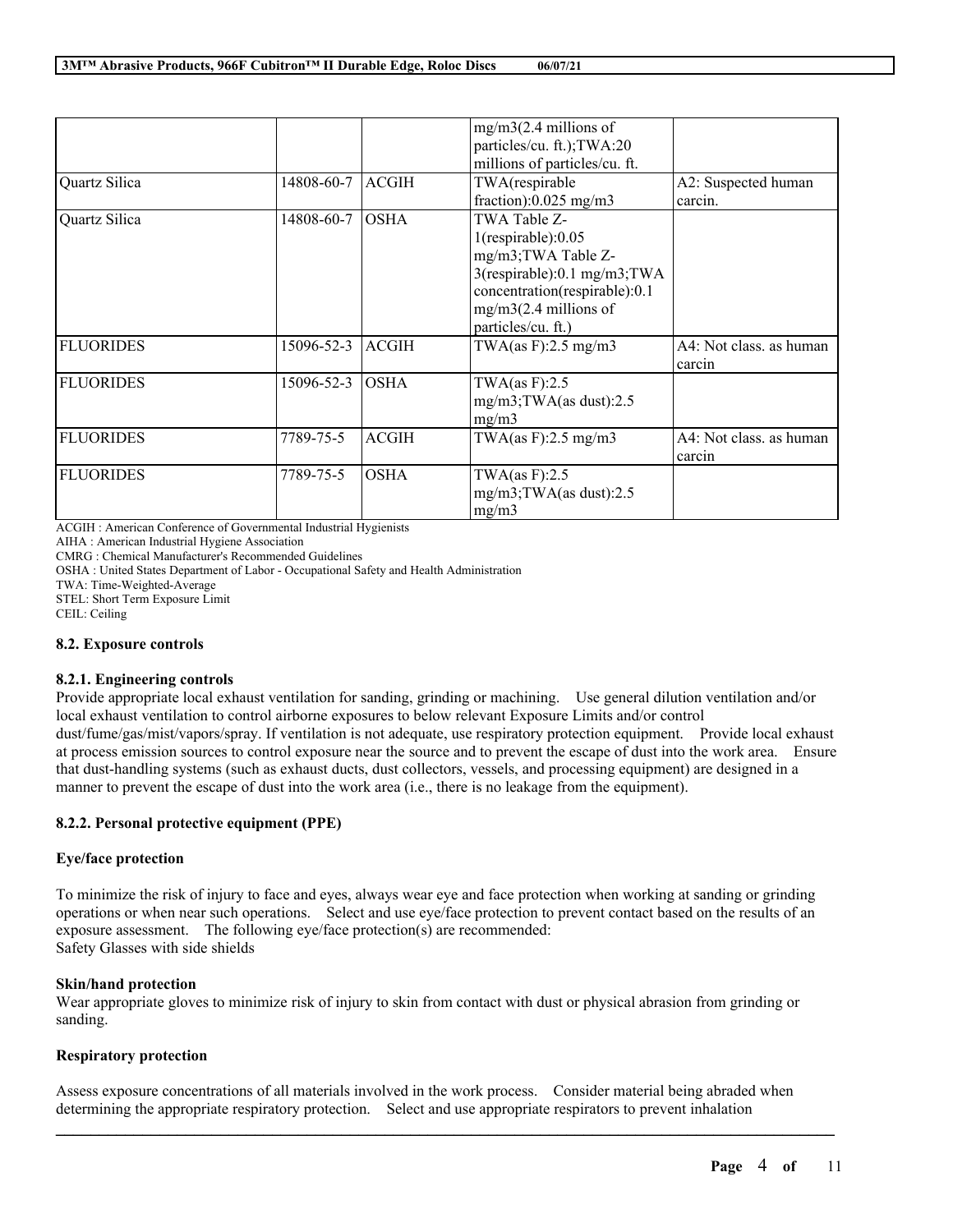overexposure.

An exposure assessment may be needed to decide if a respirator is required. If a respirator is needed, use respirators as part of a full respiratory protection program. Based on the results of the exposure assessment, select from the following respirator type(s) to reduce inhalation exposure:

 $\mathcal{L}_\mathcal{L} = \mathcal{L}_\mathcal{L} = \mathcal{L}_\mathcal{L} = \mathcal{L}_\mathcal{L} = \mathcal{L}_\mathcal{L} = \mathcal{L}_\mathcal{L} = \mathcal{L}_\mathcal{L} = \mathcal{L}_\mathcal{L} = \mathcal{L}_\mathcal{L} = \mathcal{L}_\mathcal{L} = \mathcal{L}_\mathcal{L} = \mathcal{L}_\mathcal{L} = \mathcal{L}_\mathcal{L} = \mathcal{L}_\mathcal{L} = \mathcal{L}_\mathcal{L} = \mathcal{L}_\mathcal{L} = \mathcal{L}_\mathcal{L}$ 

Half facepiece or full facepiece air-purifying respirator suitable for particulates

For questions about suitability for a specific application, consult with your respirator manufacturer.

# **SECTION 9: Physical and chemical properties**

## **9.1. Information on basic physical and chemical properties**

| Appearance                                |                   |
|-------------------------------------------|-------------------|
| <b>Physical state</b>                     | Solid             |
| Color                                     | Red               |
| Odor                                      | Slight Polymeric  |
| <b>Odor threshold</b>                     | Not Applicable    |
| pН                                        | Not Applicable    |
| <b>Melting point</b>                      | Not Applicable    |
| <b>Boiling Point</b>                      | Not Applicable    |
| <b>Flash Point</b>                        | Not Applicable    |
| <b>Evaporation rate</b>                   | Not Applicable    |
| Flammability (solid, gas)                 | Not Classified    |
| <b>Flammable Limits(LEL)</b>              | Not Applicable    |
| <b>Flammable Limits(UEL)</b>              | Not Applicable    |
| <b>Vapor Pressure</b>                     | Not Applicable    |
| <b>Vapor Density</b>                      | Not Applicable    |
| <b>Density</b>                            | Not Applicable    |
| <b>Specific Gravity</b>                   | Not Applicable    |
| <b>Solubility In Water</b>                | Not Applicable    |
| Solubility-non-water                      | Not Applicable    |
| Partition coefficient: n-octanol/water    | Not Applicable    |
| <b>Autoignition temperature</b>           | Not Applicable    |
| <b>Decomposition temperature</b>          | Not Applicable    |
| <b>Viscosity</b>                          | Not Applicable    |
| Molecular weight                          | No Data Available |
| <b>VOC Less H2O &amp; Exempt Solvents</b> | No Data Available |
|                                           |                   |

# **SECTION 10: Stability and reactivity**

### **10.1. Reactivity**

This material is considered to be non reactive under normal use conditions.

## **10.2. Chemical stability**

Stable.

## **10.3. Possibility of hazardous reactions**

Hazardous polymerization will not occur.

## **10.4. Conditions to avoid**

None known.

## **10.5. Incompatible materials**

None known.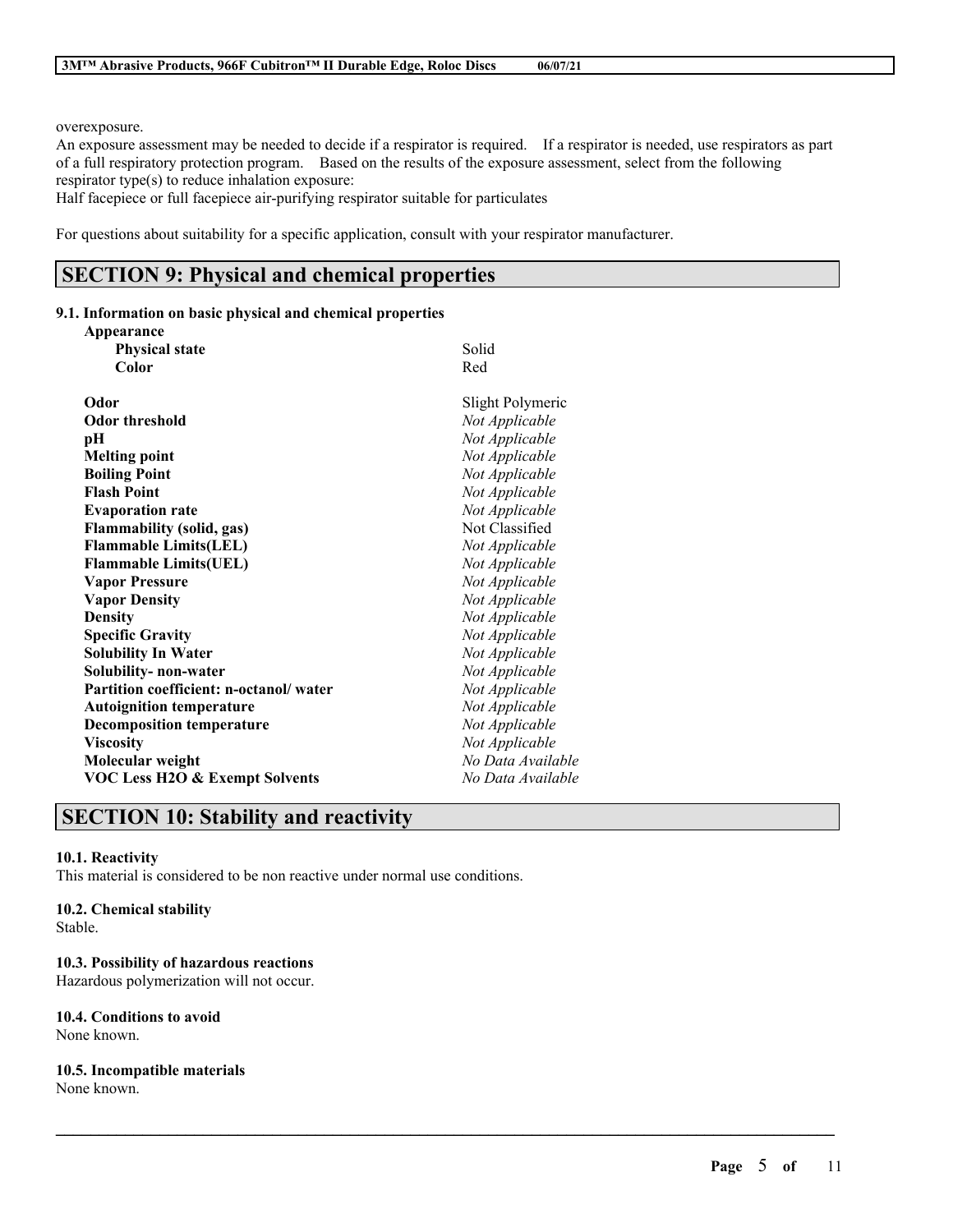#### **10.6. Hazardous decomposition products**

**Substance Condition**

None known.

Refer to section 5.2 for hazardous decomposition products during combustion.

# **SECTION 11: Toxicological information**

The information below may not be consistent with the material classification in Section 2 if specific ingredient **classifications are mandated by a competent authority. In addition, toxicological data on ingredients may not be** reflected in the material classification and/or the signs and symptoms of exposure, because an ingredient may be present below the threshold for labeling, an ingredient may not be available for exposure, or the data may not be **relevant to the material as a whole.**

**11.1. Information on Toxicological effects**

**Signs and Symptoms of Exposure**

Based on test data and/or information on the components, this material may produce the following health effects:

#### **Inhalation:**

Dust from grinding, sanding or machining may cause irritation of the respiratory system. Signs/symptoms may include cough, sneezing, nasal discharge, headache, hoarseness, and nose and throat pain.

## **Skin Contact:**

Mechanical Skin irritation: Signs/symptoms may include abrasion, redness, pain, and itching.

#### **Eye Contact:**

Mechanical eye irritation: Signs/symptoms may include pain, redness, tearing and corneal abrasion.

Dust created by grinding, sanding, or machining may cause eye irritation. Signs/symptoms may include redness, swelling, pain, tearing, and blurred or hazy vision.

#### **Ingestion:**

No health effects are expected.

### **Carcinogenicity:**

| Ingredient                  | TAS No.    | <b>Class Description</b>       | Regulation                                  |
|-----------------------------|------------|--------------------------------|---------------------------------------------|
| <b>SILICA. CRYS AIRRESP</b> | 14808-60-7 | Known human carcinogen         | National Toxicology Program Carcinogens     |
| Quartz Silica               | 14808-60-7 | Grp. 1: Carcinogenic to humans | International Agency for Research on Cancer |
| Titanium Dioxide            | 13463-67-7 | Grp. 2B: Possible human carc.  | International Agency for Research on Cancer |

### **Additional Information:**

This document covers only the 3M product. For complete assessment, when determining the degree of hazard, the material being abraded must also be considered.

This product contains titanium dioxide and quartz (crystalline) silica. Cancer of the lungs has been associated with inhalation of high levels of titanium dioxide in animal studies, and occupational exposure to inhaled quartz silica has been associated with silicosis and lung cancer. No exposure to titanium dioxide or quartz silica is expected during the normal handling and use of this product. Titanium dioxide and quartz silica were not detected when air sampling was conducted during simulated use of similar products containing these substances. Therefore, the health effects associated with titanium dioxide and quartz (crystalline) silica are not expected during the normal use of this product.

#### **Toxicological Data**

 $\mathcal{L}_\mathcal{L} = \mathcal{L}_\mathcal{L} = \mathcal{L}_\mathcal{L} = \mathcal{L}_\mathcal{L} = \mathcal{L}_\mathcal{L} = \mathcal{L}_\mathcal{L} = \mathcal{L}_\mathcal{L} = \mathcal{L}_\mathcal{L} = \mathcal{L}_\mathcal{L} = \mathcal{L}_\mathcal{L} = \mathcal{L}_\mathcal{L} = \mathcal{L}_\mathcal{L} = \mathcal{L}_\mathcal{L} = \mathcal{L}_\mathcal{L} = \mathcal{L}_\mathcal{L} = \mathcal{L}_\mathcal{L} = \mathcal{L}_\mathcal{L}$ If a component is disclosed in section 3 but does not appear in a table below, either no data are available for that endpoint or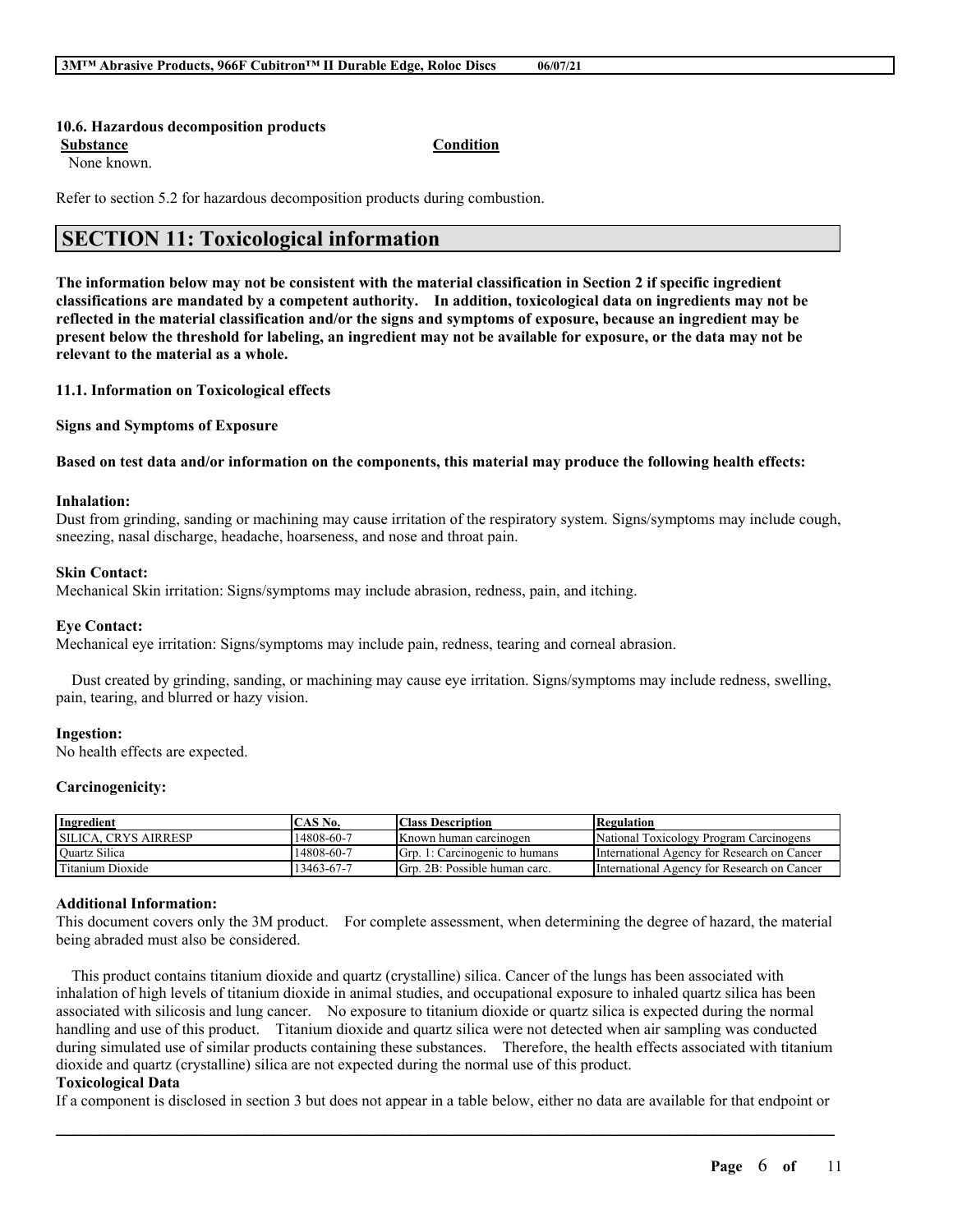the data are not sufficient for classification.

## **Acute Toxicity**

| Name                                                                   | Route                                 | <b>Species</b>                    | Value                                          |
|------------------------------------------------------------------------|---------------------------------------|-----------------------------------|------------------------------------------------|
| Overall product                                                        | Dermal                                |                                   | No data available; calculated ATE >5,000 mg/kg |
| Overall product                                                        | Inhalation-<br>Dust/Mist(4<br>hr)     |                                   | No data available; calculated ATE >12.5 mg/l   |
| Overall product                                                        | Ingestion                             |                                   | No data available; calculated ATE >5,000 mg/kg |
| Ceramic Aluminum Oxide / Aluminum Oxide Mineral Blend<br>(non-fibrous) | Dermal                                |                                   | LD50 estimated to be $> 5,000$ mg/kg           |
| Ceramic Aluminum Oxide / Aluminum Oxide Mineral Blend<br>(non-fibrous) | Inhalation-<br>Dust/Mist<br>(4 hours) | Rat                               | $LC50 > 2.3$ mg/l                              |
| Ceramic Aluminum Oxide / Aluminum Oxide Mineral Blend<br>(non-fibrous) | Ingestion                             | Rat                               | $LD50 > 5,000$ mg/kg                           |
| Inorganic Fluoride                                                     | Dermal                                | Rabbit                            | $LD50 > 2,100$ mg/kg                           |
| Inorganic Fluoride                                                     | Inhalation-<br>Dust/Mist<br>(4 hours) | Rat                               | $LC50$ 4.5 mg/l                                |
| Inorganic Fluoride                                                     | Ingestion                             | Rat                               | LD50 5,000 mg/kg                               |
| Filler                                                                 | Dermal                                |                                   | LD50 estimated to be $> 5,000$ mg/kg           |
| Filler                                                                 | Ingestion                             |                                   | LD50 estimated to be 2,000 - 5,000 mg/kg       |
| Filler                                                                 | Dermal                                | Rat                               | $LD50 > 2,000$ mg/kg                           |
| Filler                                                                 | Inhalation-<br>Dust/Mist<br>(4 hours) | Rat                               | $LC50$ 3 mg/l                                  |
| Filler                                                                 | Ingestion                             | Rat                               | LD50 6,450 mg/kg                               |
| Inorganic Fluoride                                                     | Dermal                                | Rabbit                            | $LD50 > 2,100$ mg/kg                           |
| Inorganic Fluoride                                                     | Inhalation-<br>Dust/Mist<br>(4 hours) | Rat                               | $LC50$ 4.5 mg/l                                |
| Inorganic Fluoride                                                     | Ingestion                             | Rat                               | $LD50 > 5,000$ mg/kg                           |
| Inorganic Fluoride                                                     | Dermal                                | Professio<br>nal<br>judgeme<br>nt | LD50 estimated to be 2,000 - 5,000 mg/kg       |
| Inorganic Fluoride                                                     | Inhalation-<br>Dust/Mist<br>(4 hours) | Rat                               | $LC50 > 5.07$ mg/l                             |
| Inorganic Fluoride                                                     | Ingestion                             | Rat                               | $LD50 > 2,000$ mg/kg                           |
| Titanium Dioxide                                                       | Dermal                                | Rabbit                            | $LD50 > 10,000$ mg/kg                          |
| Titanium Dioxide                                                       | Inhalation-<br>Dust/Mist<br>(4 hours) | Rat                               | $LC50 > 6.82$ mg/l                             |
| Titanium Dioxide                                                       | Ingestion                             | Rat                               | $LD50 > 10,000$ mg/kg                          |
| Quartz Silica                                                          | Dermal                                |                                   | LD50 estimated to be $>$ 5,000 mg/kg           |
| Quartz Silica                                                          | Ingestion                             |                                   | LD50 estimated to be $>$ 5,000 mg/kg           |
| Filler                                                                 | Dermal                                |                                   | LD50 estimated to be $> 5,000$ mg/kg           |
| Filler                                                                 | Ingestion                             |                                   | LD50 estimated to be $>$ 5,000 mg/kg           |

ATE = acute toxicity estimate

## **Skin Corrosion/Irritation**

| Name                                                                | <b>Species</b> | Value                     |
|---------------------------------------------------------------------|----------------|---------------------------|
|                                                                     |                |                           |
| Ceramic Aluminum Oxide / Aluminum Oxide Mineral Blend (non-fibrous) | Rabbit         | No significant irritation |
| Inorganic Fluoride                                                  | Multiple       | No significant irritation |
|                                                                     | animal         |                           |
|                                                                     | species        |                           |
| Filler                                                              | Rabbit         | No significant irritation |
| Inorganic Fluoride                                                  | Multiple       | No significant irritation |
|                                                                     | animal         |                           |
|                                                                     | species        |                           |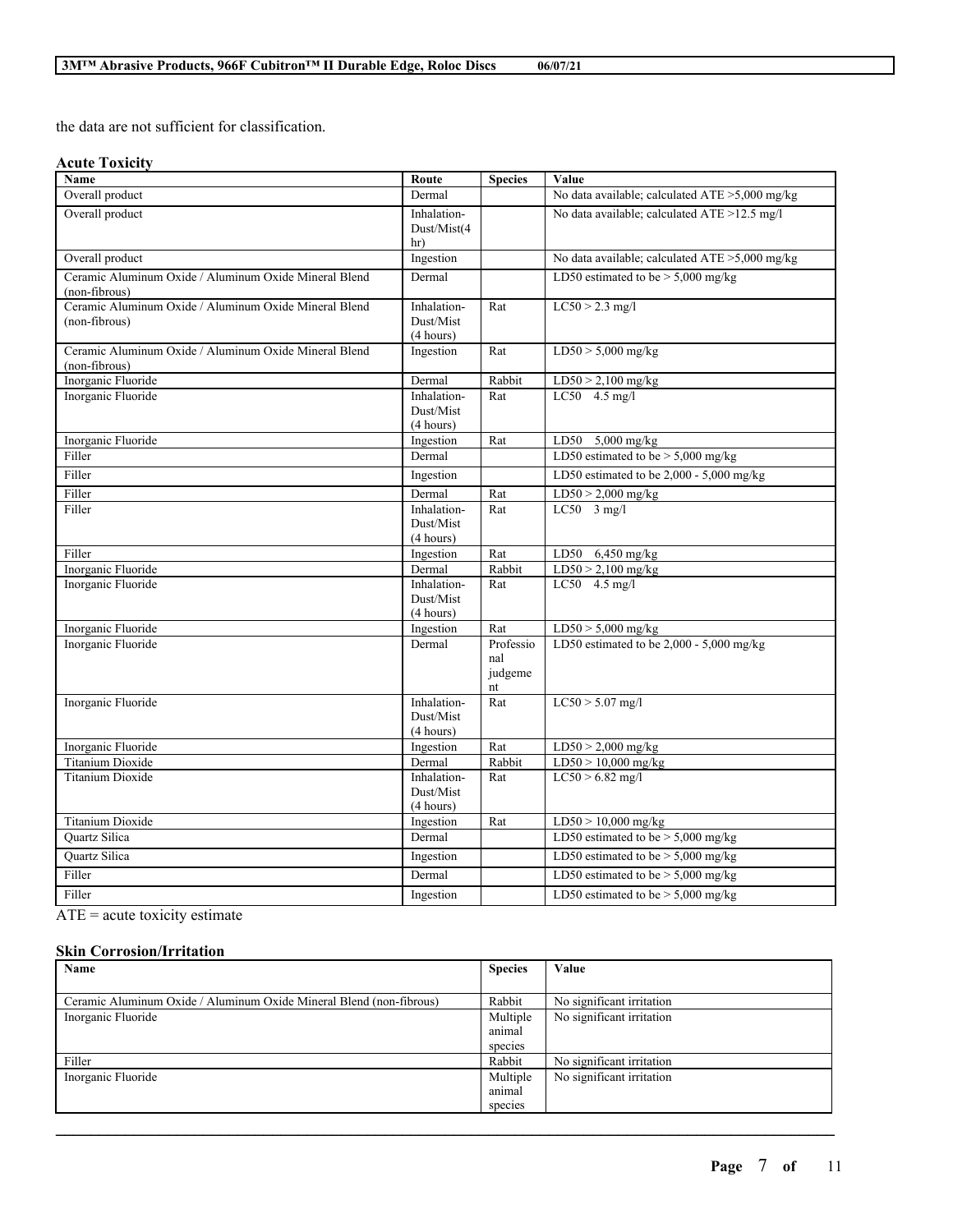| Titanium Dioxide | Rabbit    | No significant irritation |
|------------------|-----------|---------------------------|
| Quartz Silica    | Professio | No significant irritation |
|                  | nal       |                           |
|                  | judgeme   |                           |
|                  | nt        |                           |
| Filler           | Rabbit    | No significant irritation |

## **Serious Eye Damage/Irritation**

| Name                                                                | <b>Species</b> | Value                     |
|---------------------------------------------------------------------|----------------|---------------------------|
|                                                                     |                |                           |
| Ceramic Aluminum Oxide / Aluminum Oxide Mineral Blend (non-fibrous) | Rabbit         | No significant irritation |
| Inorganic Fluoride                                                  | Rabbit         | Mild irritant             |
| Filler                                                              | Rabbit         | No significant irritation |
| Inorganic Fluoride                                                  | Rabbit         | Mild irritant             |
| Titanium Dioxide                                                    | Rabbit         | No significant irritation |
| Filler                                                              | Rabbit         | No significant irritation |

#### **Skin Sensitization**

| Name                           | $\sim$<br><b>Species</b> | Value                                     |
|--------------------------------|--------------------------|-------------------------------------------|
| itanium Dioxide<br>contract of | Human                    | $\cdot$<br>$\mathbf{X}$<br>Not classified |
|                                | ano                      |                                           |
|                                | anımal                   |                                           |

## **Respiratory Sensitization**

|        | <b>Name</b> | <b>Species</b>     | Value                            |
|--------|-------------|--------------------|----------------------------------|
| Filler |             | <b>YY</b><br>Human | $\cdot$ $\sim$<br>Not classified |

#### **Germ Cell Mutagenicity**

| $\sim$<br>Name                                                      | Route    | Value                                          |
|---------------------------------------------------------------------|----------|------------------------------------------------|
|                                                                     |          |                                                |
| Ceramic Aluminum Oxide / Aluminum Oxide Mineral Blend (non-fibrous) | In Vitro | Not mutagenic                                  |
| Filler                                                              | In Vitro | Not mutagenic                                  |
| Titanium Dioxide                                                    | In Vitro | Not mutagenic                                  |
| Titanium Dioxide                                                    | In vivo  | Not mutagenic                                  |
| <b>Ouartz Silica</b>                                                | In Vitro | Some positive data exist, but the data are not |
|                                                                     |          | sufficient for classification                  |
| Quartz Silica                                                       | In vivo  | Some positive data exist, but the data are not |
|                                                                     |          | sufficient for classification                  |
| Filler                                                              | In Vitro | Not mutagenic                                  |
| Filler                                                              | In vivo  | Not mutagenic                                  |

## **Carcinogenicity**

| Name                                                        | Route      | <b>Species</b> | Value                                          |
|-------------------------------------------------------------|------------|----------------|------------------------------------------------|
| Ceramic Aluminum Oxide / Aluminum Oxide Mineral Blend (non- | Inhalation | Rat            | Not carcinogenic                               |
| fibrous)                                                    |            |                |                                                |
| Titanium Dioxide                                            | Ingestion  | Multiple       | Not carcinogenic                               |
|                                                             |            | animal         |                                                |
|                                                             |            | species        |                                                |
| Titanium Dioxide                                            | Inhalation | Rat            | Carcinogenic                                   |
| Quartz Silica                                               | Inhalation | Human          | Carcinogenic                                   |
|                                                             |            | and            |                                                |
|                                                             |            | animal         |                                                |
| Filler                                                      | Inhalation | Rat            | Some positive data exist, but the data are not |
|                                                             |            |                | sufficient for classification                  |

## **Reproductive Toxicity**

## **Reproductive and/or Developmental Effects**

| <b>Name</b> | Route<br>. | <b>WY 3</b><br>⁄ alue<br>.              | $\sim$<br><b>Species</b> | <b>Result</b><br><b>CONTINUES</b><br>l est | -<br>Exposure<br><b>Duration</b> |
|-------------|------------|-----------------------------------------|--------------------------|--------------------------------------------|----------------------------------|
| Filler      | Ingestion  | Not<br>classified<br>tor<br>development | Rat                      | $\sqrt{2}$<br><b>NOAEL</b><br>02.          | premating                        |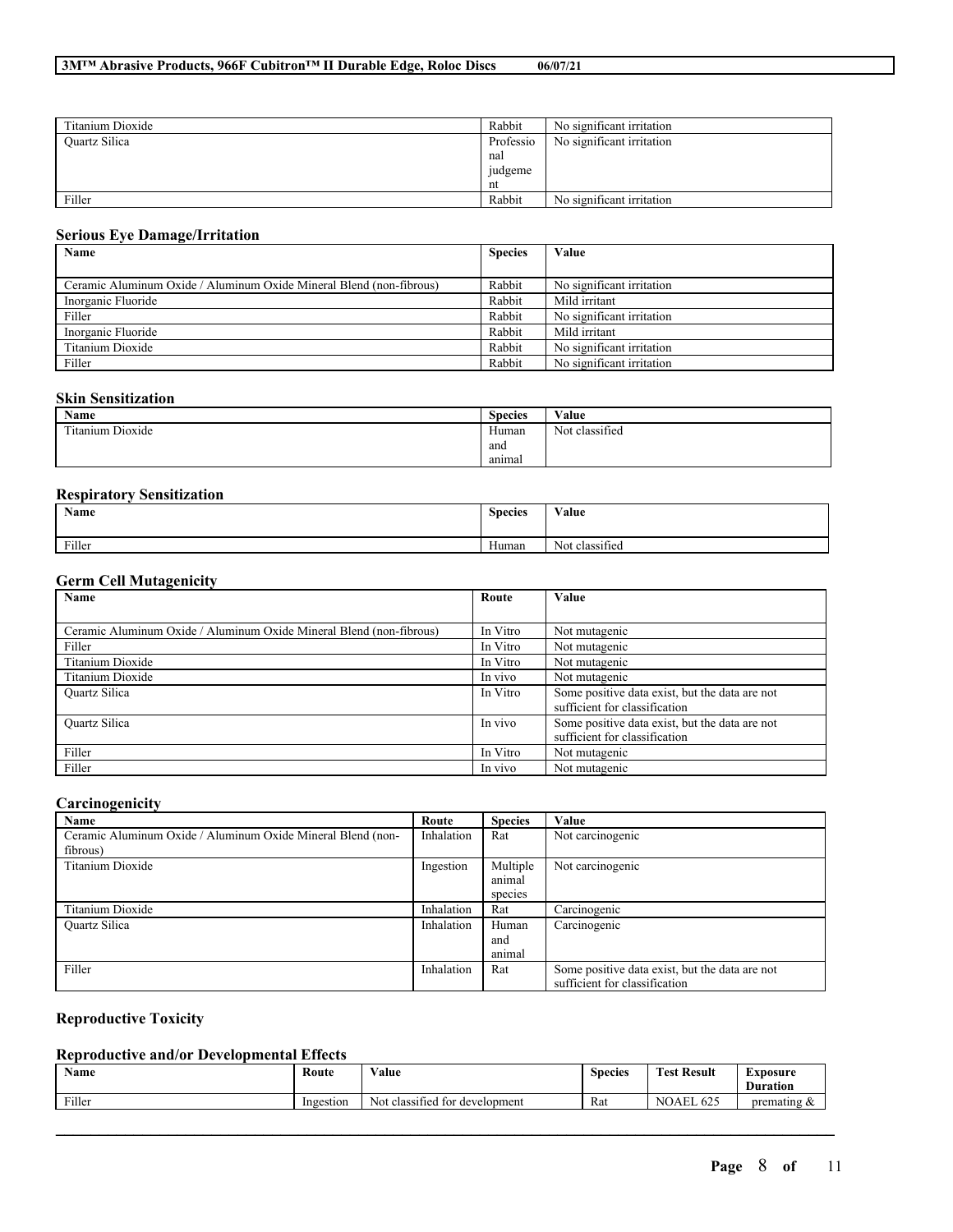|        |           |                                |     | mg/kg/day            | during       |
|--------|-----------|--------------------------------|-----|----------------------|--------------|
|        |           |                                |     |                      | gestation    |
| Filler | Ingestion | Not classified for development | Rat | .600<br><b>NOAEL</b> | during       |
|        |           |                                |     | mg/kg                | organogenesi |
|        |           |                                |     |                      |              |

## **Target Organ(s)**

## **Specific Target Organ Toxicity - single exposure**

| <b>Name</b> | Route      | <b>Target Organ(s)</b> | Value          | <b>Species</b> | <b>Test Result</b>                    | Exposure<br><b>Duration</b> |
|-------------|------------|------------------------|----------------|----------------|---------------------------------------|-----------------------------|
| Filler      | Inhalation | respiratory system     | Not classified | Rat            | <b>NOAEL</b><br>$0.812 \text{ m}$ g/j | 90 minutes                  |

### **Specific Target Organ Toxicity - repeated exposure**

| Name                                                                      | Route      | <b>Target Organ(s)</b>                   | Value                                                                              | <b>Species</b>         | <b>Test Result</b>             | <b>Exposure</b><br><b>Duration</b> |
|---------------------------------------------------------------------------|------------|------------------------------------------|------------------------------------------------------------------------------------|------------------------|--------------------------------|------------------------------------|
| Ceramic Aluminum Oxide<br>/ Aluminum Oxide Mineral<br>Blend (non-fibrous) | Inhalation | pneumoconiosis                           | Some positive data exist, but the<br>data are not sufficient for<br>classification | Human                  | <b>NOAEL Not</b><br>available  | occupational<br>exposure           |
| Ceramic Aluminum Oxide<br>/ Aluminum Oxide Mineral<br>Blend (non-fibrous) | Inhalation | pulmonary fibrosis                       | Not classified                                                                     | Human                  | <b>NOAEL Not</b><br>available  | occupational<br>exposure           |
| Inorganic Fluoride                                                        | Inhalation | bone, teeth, nails,<br>and/or hair       | Causes damage to organs through<br>prolonged or repeated exposure                  | Rat                    | <b>NOAEL</b><br>$0.0005$ mg/l  | 5 months                           |
| Inorganic Fluoride                                                        | Inhalation | respiratory system                       | Causes damage to organs through<br>prolonged or repeated exposure                  | Rat                    | NOAEL<br>$0.00021$ mg/l        | 90 days                            |
| Inorganic Fluoride                                                        | Ingestion  | bone, teeth, nails,<br>and/or hair       | Causes damage to organs through<br>prolonged or repeated exposure                  | Rat                    | LOAEL 0.58<br>mg/kg/day        | 14 weeks                           |
| Filler                                                                    | Inhalation | respiratory system                       | Not classified                                                                     | Human                  | <b>NOAEL Not</b><br>available  | occupational<br>exposure           |
| Filler                                                                    | Inhalation | pulmonary fibrosis                       | Not classified                                                                     | Human<br>and<br>animal | <b>NOAEL Not</b><br>available  |                                    |
| Filler                                                                    | Inhalation | respiratory system                       | Not classified                                                                     | Human                  | NOAEL Not<br>available         | occupational<br>exposure           |
| Inorganic Fluoride                                                        | Inhalation | bone, teeth, nails,<br>and/or hair       | Causes damage to organs through<br>prolonged or repeated exposure                  | Rat                    | <b>NOAEL</b><br>$0.0005$ mg/l  | 5 months                           |
| Inorganic Fluoride                                                        | Inhalation | respiratory system                       | Causes damage to organs through<br>prolonged or repeated exposure                  | Rat                    | <b>NOAEL</b><br>$0.00021$ mg/l | 90 days                            |
| Inorganic Fluoride                                                        | Ingestion  | bone, teeth, nails,<br>and/or hair       | Causes damage to organs through<br>prolonged or repeated exposure                  | Rat                    | LOAEL 0.58<br>mg/kg/day        | 14 weeks                           |
| <b>Titanium Dioxide</b>                                                   | Inhalation | respiratory system                       | Some positive data exist, but the<br>data are not sufficient for<br>classification | Rat                    | LOAEL 0.01<br>mg/l             | 2 years                            |
| <b>Titanium Dioxide</b>                                                   | Inhalation | pulmonary fibrosis                       | Not classified                                                                     | Human                  | <b>NOAEL Not</b><br>available  | occupational<br>exposure           |
| <b>Ouartz Silica</b>                                                      | Inhalation | silicosis                                | Causes damage to organs through<br>prolonged or repeated exposure                  | Human                  | <b>NOAEL Not</b><br>available  | occupational<br>exposure           |
| Filler                                                                    | Inhalation | pneumoconiosis                           | Causes damage to organs through<br>prolonged or repeated exposure                  | Human                  | <b>NOAEL Not</b><br>available  | occupational<br>exposure           |
| Filler                                                                    | Inhalation | pulmonary fibrosis<br>respiratory system | Not classified                                                                     | Rat                    | <b>NOAEL 18</b><br>me/m3       | 113 weeks                          |

## **Aspiration Hazard**

For the component/components, either no data are currently available or the data are not sufficient for classification.

## Please contact the address or phone number listed on the first page of the SDS for additional toxicological information **on this material and/or its components.**

 $\mathcal{L}_\mathcal{L} = \mathcal{L}_\mathcal{L} = \mathcal{L}_\mathcal{L} = \mathcal{L}_\mathcal{L} = \mathcal{L}_\mathcal{L} = \mathcal{L}_\mathcal{L} = \mathcal{L}_\mathcal{L} = \mathcal{L}_\mathcal{L} = \mathcal{L}_\mathcal{L} = \mathcal{L}_\mathcal{L} = \mathcal{L}_\mathcal{L} = \mathcal{L}_\mathcal{L} = \mathcal{L}_\mathcal{L} = \mathcal{L}_\mathcal{L} = \mathcal{L}_\mathcal{L} = \mathcal{L}_\mathcal{L} = \mathcal{L}_\mathcal{L}$ 

# **SECTION 12: Ecological information**

## **Ecotoxicological information**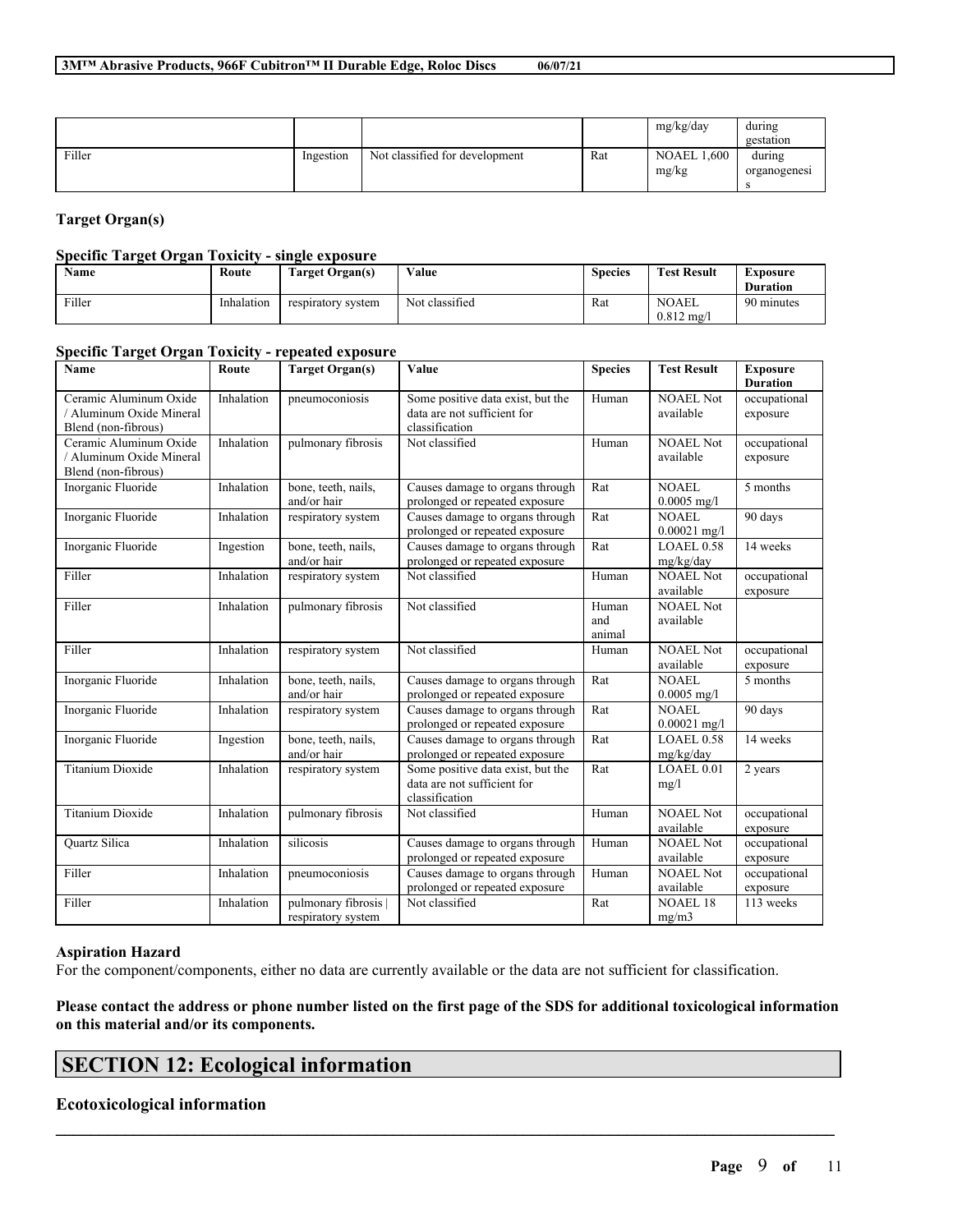Please contact the address or phone number listed on the first page of the SDS for additional ecotoxicological information on this material and/or its components.

## **Chemical fate information**

Please contact the address or phone number listed on the first page of the SDS for additional chemical fate information on this material and/or its components.

# **SECTION 13: Disposal considerations**

## **13.1. Disposal methods**

Dispose of contents/ container in accordance with the local/regional/national/international regulations.

The substrate that was abraded must be considered as a factor in the disposal method for this product. Dispose of waste product in a permitted industrial waste facility. As a disposal alternative, incinerate in a permitted waste incineration facility.

**EPA Hazardous Waste Number (RCRA):** Not regulated

# **SECTION 14: Transport Information**

Not regulated per U.S. DOT, IATA or IMO.

These transportation classifications are provided as a customer service. As the shipper YOU remain responsible for complying with all applicable laws and regulations, including proper transportation classification and packaging. 3M transportation classifications are based on product formulation, packaging, 3M policies and 3M understanding of applicable current regulations. 3M does not guarantee the accuracy of this classification information. This information applies only to transportation classification and not the packaging, labeling, or marking requirements. The original 3M package is certified for U.S. ground shipment only. If you are shipping by air or ocean, the package may not meet applicable regulatory requirements.

# **SECTION 15: Regulatory information**

## **15.1. US Federal Regulations**

Contact 3M for more information.

### **EPCRA 311/312 Hazard Classifications:**

**Physical Hazards**

# Not applicable

### **Health Hazards**

Not applicable

Section 313 Toxic Chemicals subject to the reporting requirements of that section and 40 CFR part 372 (EPCRA):

 $\mathcal{L}_\mathcal{L} = \mathcal{L}_\mathcal{L} = \mathcal{L}_\mathcal{L} = \mathcal{L}_\mathcal{L} = \mathcal{L}_\mathcal{L} = \mathcal{L}_\mathcal{L} = \mathcal{L}_\mathcal{L} = \mathcal{L}_\mathcal{L} = \mathcal{L}_\mathcal{L} = \mathcal{L}_\mathcal{L} = \mathcal{L}_\mathcal{L} = \mathcal{L}_\mathcal{L} = \mathcal{L}_\mathcal{L} = \mathcal{L}_\mathcal{L} = \mathcal{L}_\mathcal{L} = \mathcal{L}_\mathcal{L} = \mathcal{L}_\mathcal{L}$ 

| Ingredient                              | C.A.S. No | $%$ by Wt |
|-----------------------------------------|-----------|-----------|
| Ceramic Aluminum Oxide / Aluminum Oxide | 1344-28-1 | $10 - 55$ |
| Mineral Blend (non-fibrous)             |           |           |

## **15.2. State Regulations**

Contact 3M for more information.

## **15.3. Chemical Inventories**